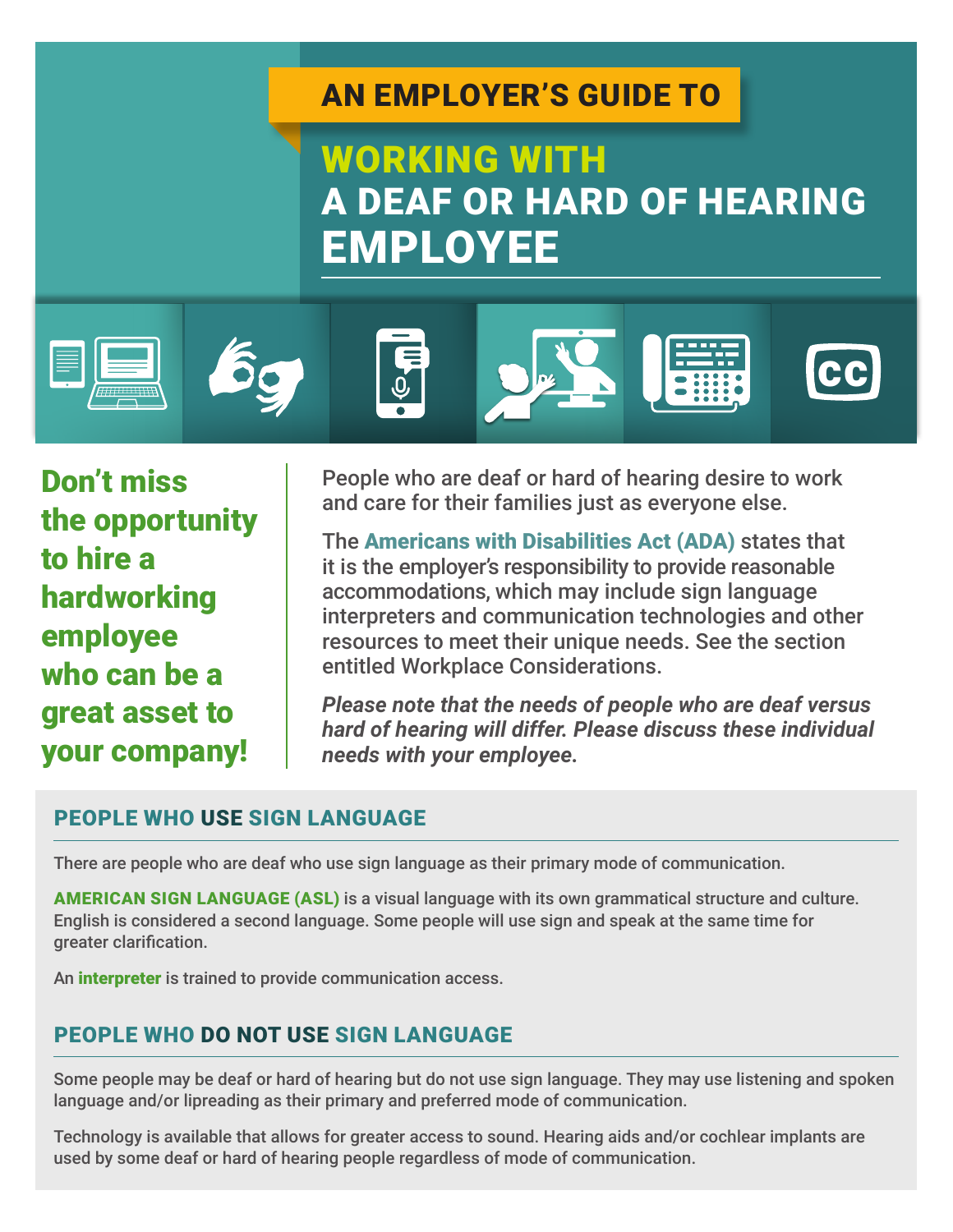### WORKPLACE CONSIDERATIONS

Keep in mind the following when working with a deaf or hard of hearing employee. Remember to discuss your employee's individual needs.

- Ensure all webinars and training videos are closed captioned.
- = Have another employee review and relay any important announcements that may only be heard on a loud speaker, or provide written copies.
- Allow the employee to use available communication apps on their cellphone, especially in emergency situations.
- = Use tools such as white boards for visual communication.
- Learn the preferred way to get the employee's attention, such as a tap on the shoulder, wave, or flicking the lights.
- Make directions clear and concise to ensure they are understood. Visual aids work well for this.
- = Use eye contact, and, if lipreading is used, face the employee when speaking. Remember that things such as gum chewing, covering your mouth, long moustaches and beards, and room lighting may interfere with clear communication.
- Look into available support services such as job coaching for your employee, work site analysis to optimize accommodations for your employee, and technology assistance to enhance communication.
- = When using a face covering, please consider a clear mask or face shield, in order to allow full visual access to the speaker's face.

### COMMUNICATION RESOURCES

It is important to discuss the individual's communication needs in the workplace. Below are some tools that can help:

● Certified Freelance Interpreters in NJ A list of interpreters is available through the New Jersey State Division of the Deaf and Hard of Hearing.

[nj.gov/humanservices/ddhh/services/caption/](http://nj.gov/humanservices/ddhh/services/caption/)

#### **• Captioning Services**

• Relay Conference Captioning (RCC)

A free service provided by NJ Relay for captioning of conference calls, video meetings and webinars, on site or remotely. [njrelay.com](http://njrelay.com)

**• CART (Communication Access)** Realtime Translation)

Fee for services provided on site or remotely. [nj.gov/humanservices/ddhh/services/caption/](http://nj.gov/humanservices/ddhh/services/caption/)

#### • Video Phone

Used by a deaf person to communicate with a non-signing person.

#### **• Text and Email**

Written communications are an easy way to communicate.

#### • Video Remote Interpreter (VRI)

An interpreter appears on a screen. This can be used for brief meetings, emergency meetings, and addressing immediate concerns, but should not be used as an alternative to in-person interpreters.

#### **• Assistive Listening Devices**

Personal devices that transmit, process, or amplify sound, but usually does not refer to hearing aids.

#### **• Alert Devices**

These give an audible, visual, or other form of alert.

#### **• Captioned Phones** Designed to transcribe speech to text on a screen.

#### Speech to Text Apps

Smart phone/tablet apps designed to transcribe speech to text.